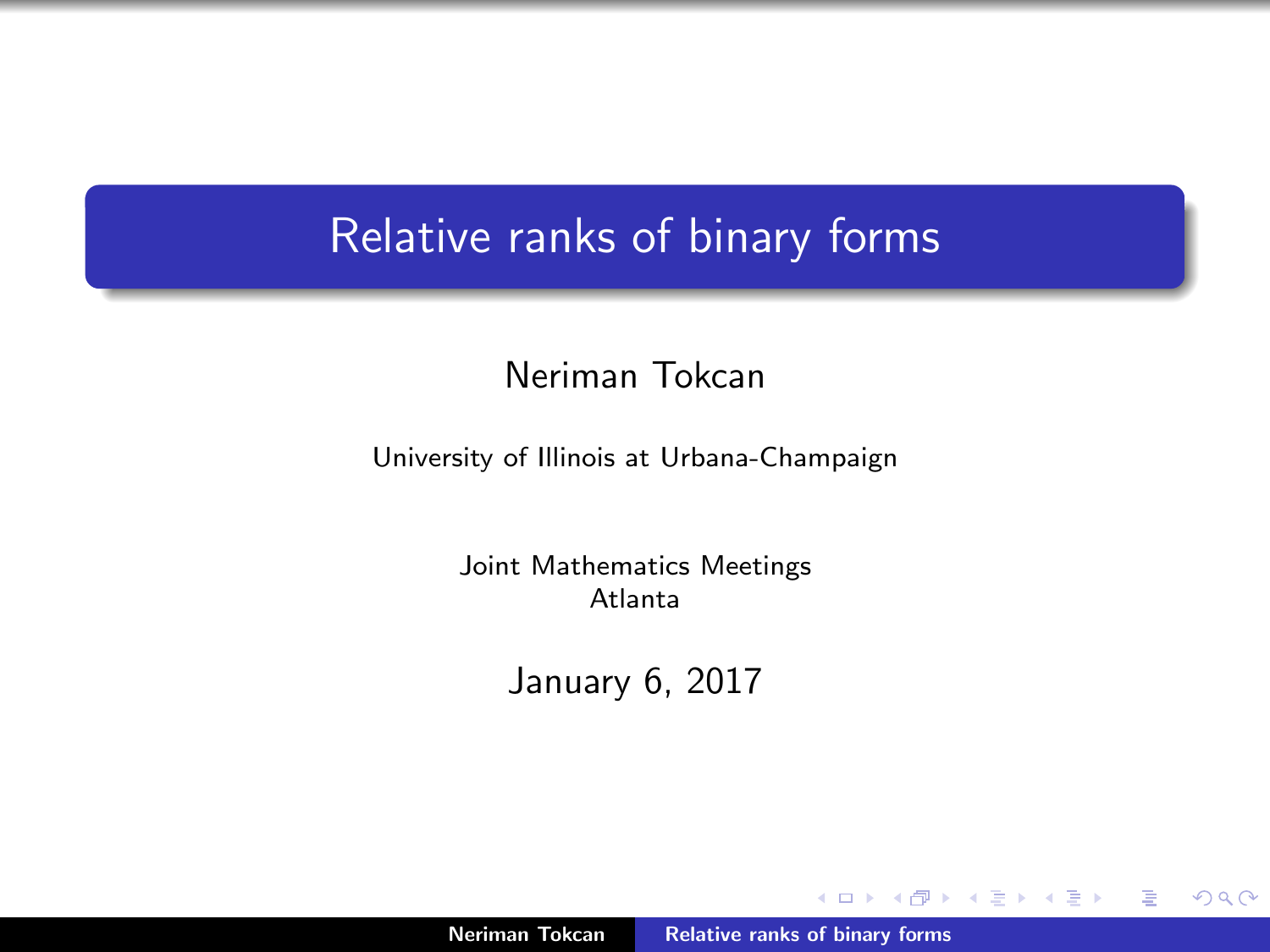# **Outline**

- Background on the length of binary forms
- Cabinets of binary forms
- Quick review on apolarity
- Sylvester's 1851 Theorem and extension over different fields
- Main theorem which shows that three-length phenomenon occurs in all degrees  $d > 5$ .
- A lower bound for the Waring rank of binary forms
- An improved lower bound for the real Waring rank of binary forms

つくい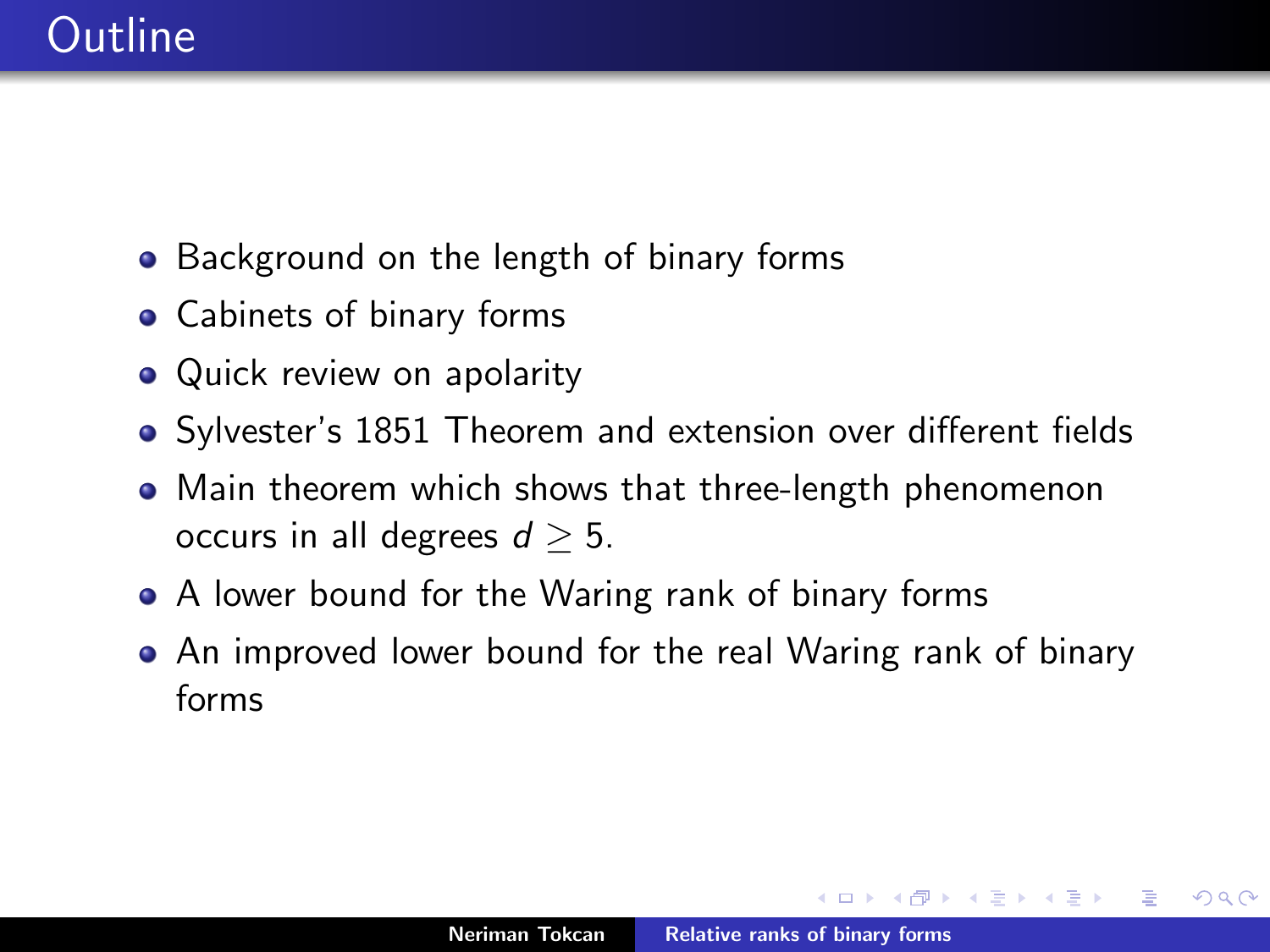Assume that *f* is a nonzero binary form of degree *d* with coefficients in a field  $K \subseteq \mathbb{C}$ . The *K*-rank of *f*,  $L_K(f)$ , is the smallest *r* for which there exist  $\lambda_i, \alpha_i, \beta_i \in K$  such that

$$
f(x,y)=\sum_{i=1}^r\lambda_i(\alpha_ix+\beta_iy)^d.
$$

In case  $K = \mathbb{C}$ , the K-rank is commonly called the *Waring rank*, and for  $K = \mathbb{R}$ , it is called as *real Waring rank*.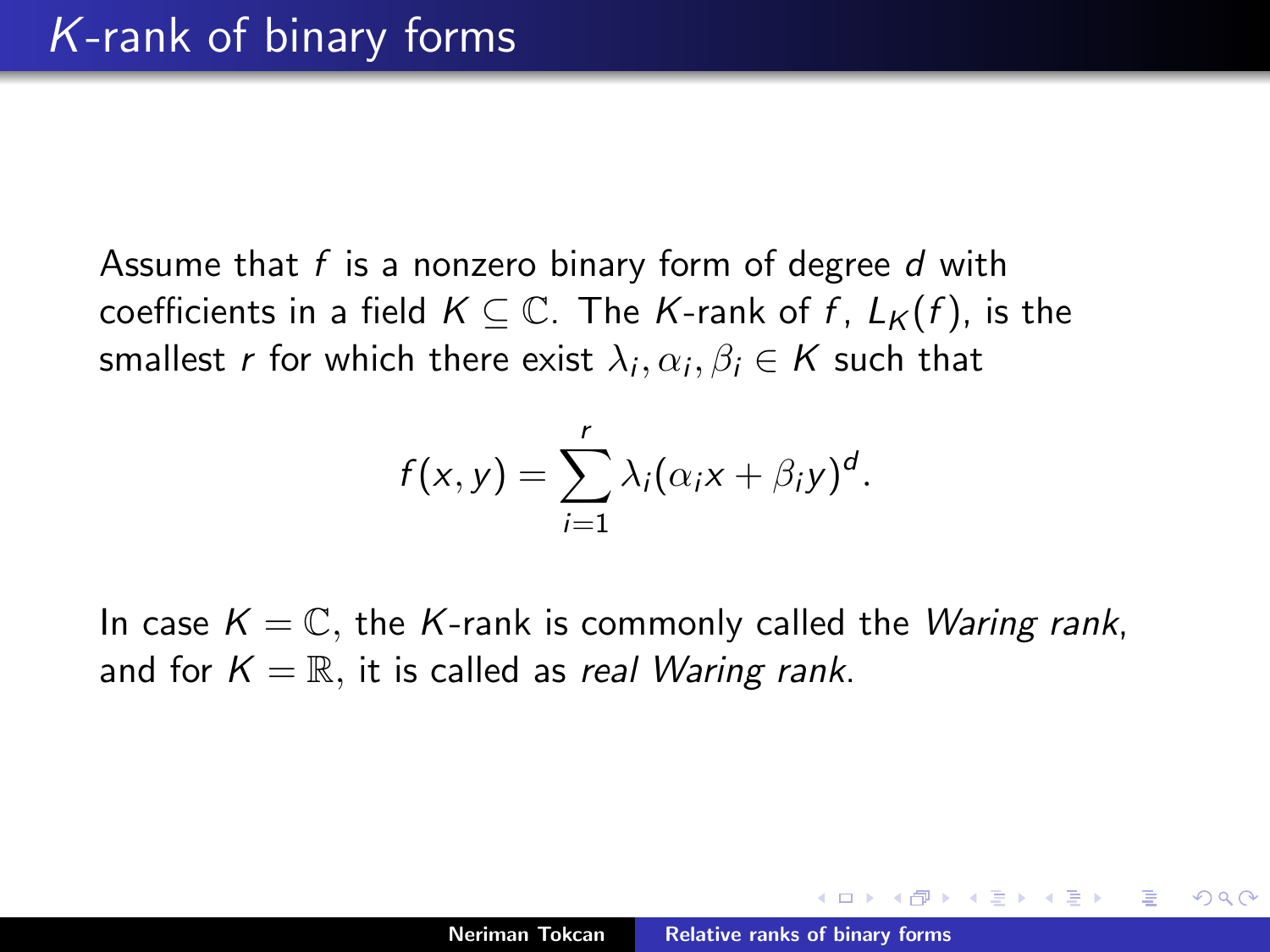• The following relation is immediate:

$$
K_1 \subseteq K_2 \Longrightarrow L_{K_1}(f) \geq L_{K_2}(f) \tag{1}
$$

- If *g* is obtained from *f* by an invertible linear change of variables over *K*, then  $L_K(f) = L_K(g)$ .
- $\bullet$  If  $f \in K[x, y]$ , then  $L_K(f) \leq deg(f)$  [Reznick].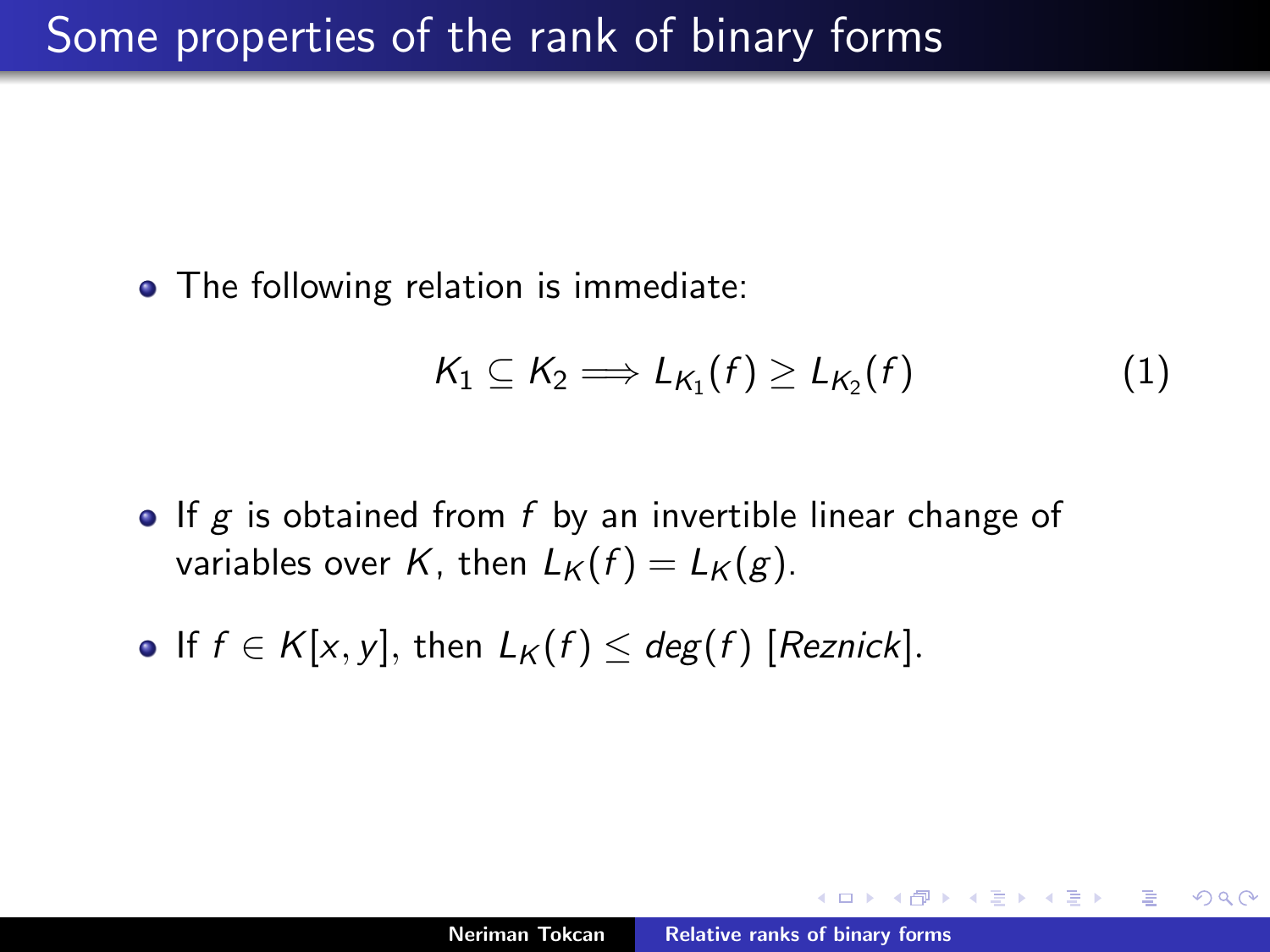# Sylvester's 1851 Theorem

## Theorem

Suppose 
$$
f(x, y) = \sum_{j=0}^{d} {d \choose j} b_j x^{d-j} y^j \in K[x, y]
$$
 and suppose  
\n $r \le d, \alpha_j, \beta_j \in K$  and  $h(x, y) = \sum_{t=0}^{r} c_t x^{r-t} y^t = \prod_{j=1}^{r} (-\beta_j x + \alpha_j y)$  is  
\na product of pairwise distinct linear factors. Then there exist  
\n $\lambda_j \in K$  so that  $f(x, y) = \sum_{j=1}^{r} \lambda_j (\alpha_j x + \beta_j y)^d$  if and only if  
\n
$$
\begin{pmatrix} b_0 & b_1 & \cdots & b_r \\ b_1 & b_2 & \cdots & b_{r+1} \\ \vdots & \vdots & \ddots & \vdots \\ b_{d-r} & b_{d-r+1} & \cdots & b_d \end{pmatrix} \begin{pmatrix} c_0 \\ c_1 \\ \vdots \\ c_r \end{pmatrix} = \begin{pmatrix} 0 \\ 0 \\ \vdots \\ 0 \end{pmatrix}
$$
(2)

K ロ ▶ K 御 ▶ K 君 ▶ K 君 ▶

È

 $299$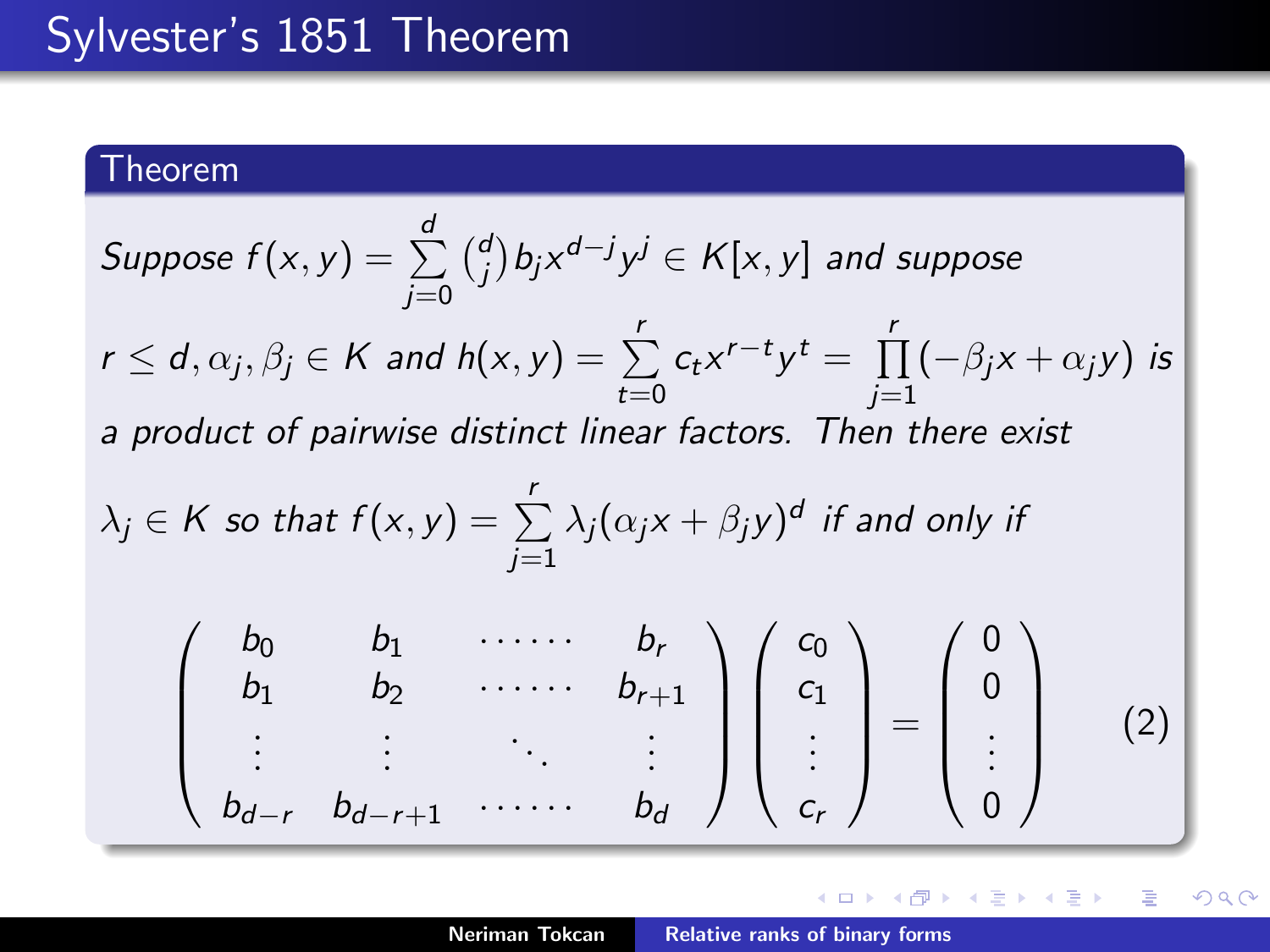If (*f , h*) satisfy the criterion of the Sylvester's Theorem, we shall say that *h* is a *Sylvester form* for *f* .

#### Theorem

*Suppose h*(*x, y*) *is a Sylvester form of degree r for f* (*x, y*)*. If S is a splitting field of h, then*  $L_S(f) \leq r$ *. If furthermore there is no Sylvester form of degree*  $r - 1$ *, then*  $L_S(f) = r$ .

∽≏ດ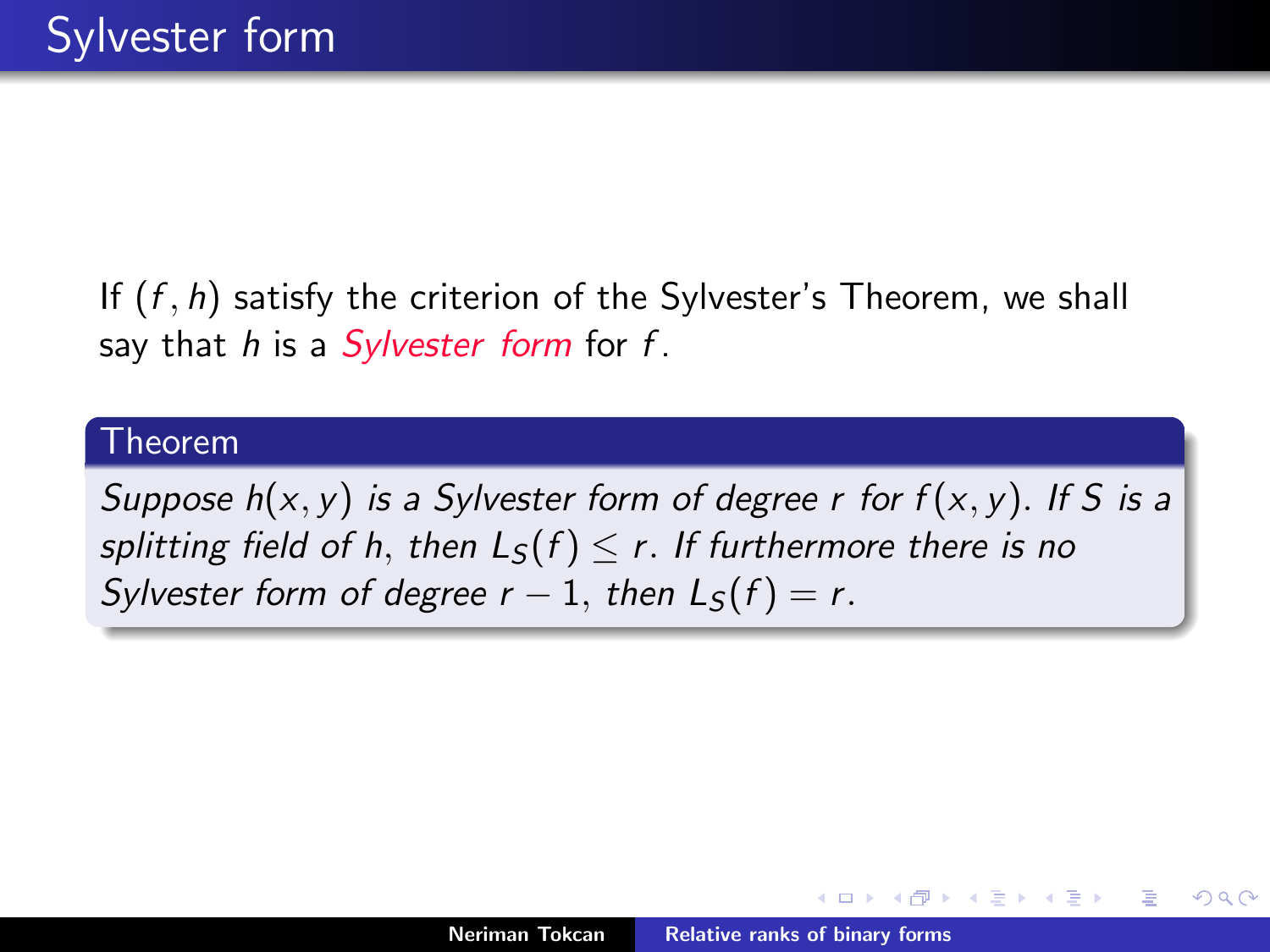This following example shows that having multiple ranks over different fields is possible.

#### Example

Suppose  $d > 3$ ,  $f(x, y) = (x + \sqrt{5} y)^d + (x - \sqrt{5} y)^d \in \mathbb{Q}[x, y]$ . Then  $L_K(f) = 2$  (if  $\sqrt{5} \in K$ ) and *d* otherwise.

Question: How many different ranks are possible for a general binary form? (It is a challenging open question).

The following result gives a relation between the degree of a form and the number of possible different ranks:

★ If *f* has *k* different ranks, then  $deg(f) \geq 2k - 1$  [Reznick].

メ御 トメミトメミト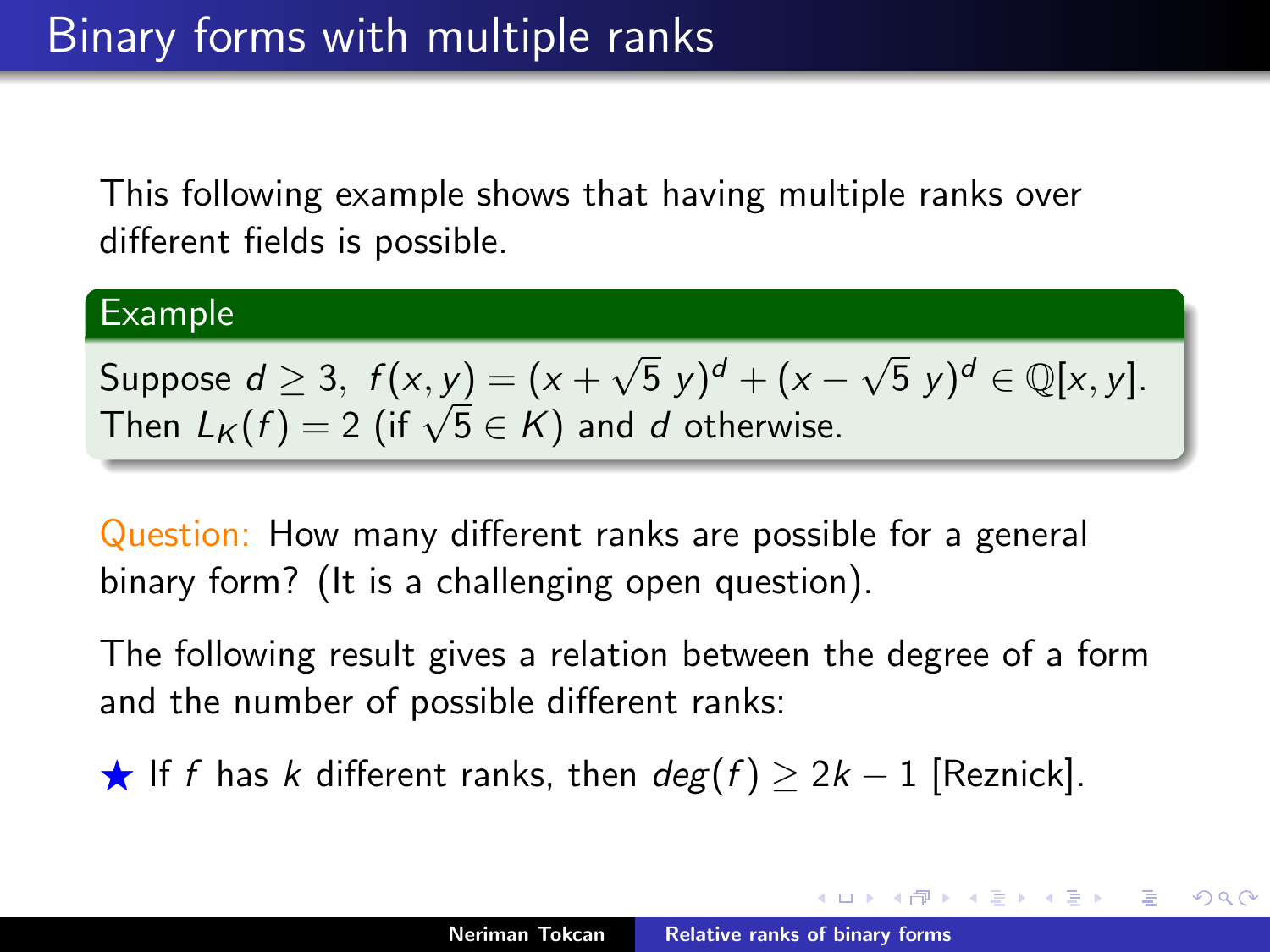From the previous result, it is possible to have a form *f* of degree  $d > 5$  with 3 different ranks.

In the literature there was only one example with three different ranks which was found by Reznick:

Let  $f(x, y) = 3x^5 - 20x^3y^2 + 10xy^4$ , then  $L_K(f) = 3$  if and only if  $\sqrt{-1} \in K$ .  $L_K(f) = 4$  for  $K = \mathbb{Q}(\sqrt{-2}), \mathbb{Q}(\sqrt{-3}), \mathbb{Q}(\sqrt{-6})$  (at least) and  $L_{\mathbb{R}}(f)=5$ .

メミメ メミメ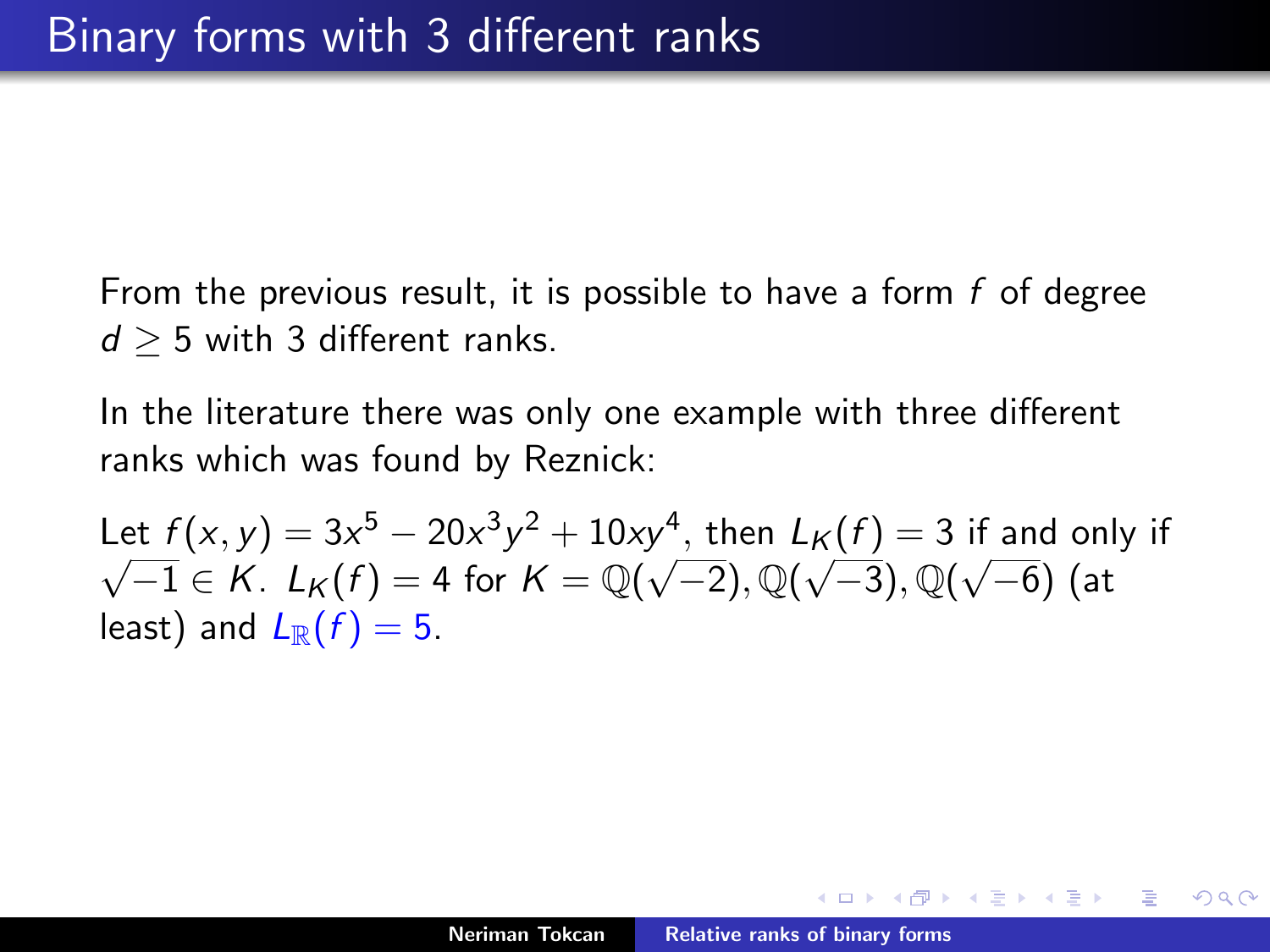Let *f* be a binary form of degree *d* and  $L_K(f) = d$ , we say that *f* has *full K -rank*.

Theorem (Blekherman,Sinn)

*Suppose f is a real binary form of degree*  $d \geq 3$  *and not a d-th power.* Then  $L_{\mathbb{R}}(f) = d$  if and only if f is hyperbolic.

### Theorem (Bialynicki-Birula, Schinzel)

*If d*  $\geq$  3, then  $L_{\mathbb{C}}(f) = d$  *if and only if there are two distinct linear forms*  $\ell_0$  *and*  $\ell_1$  *so that*  $f = \ell_0^{d-1} \ell_1$ *.* 

メロメ メ御 メメミメメミメ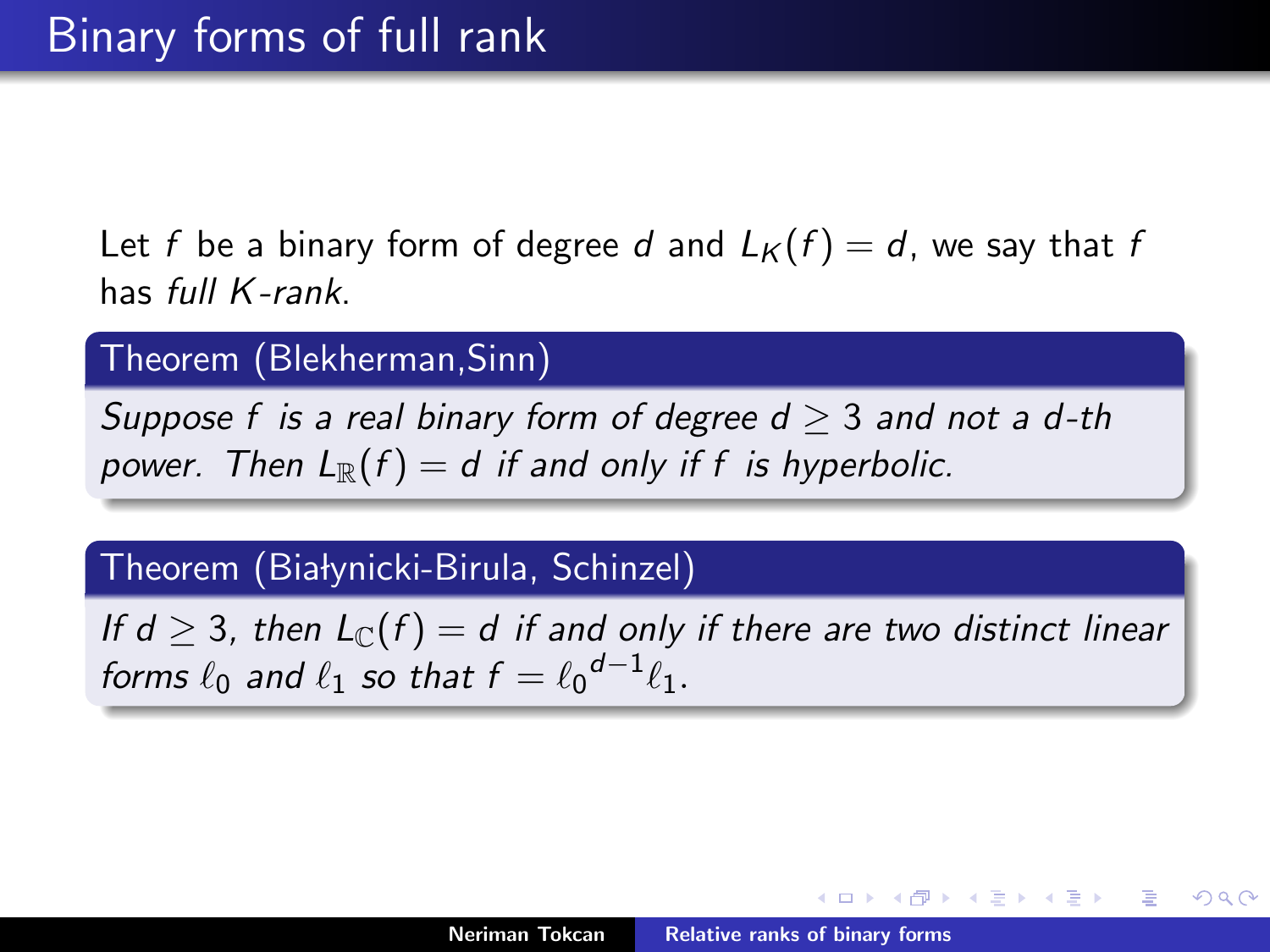## Theorem (Reznick, Tokcan)

*If d*  $>$  5*, then there exists a binary form*  $p_d$  *of degree d which takes at least three different ranks.* 

#### Proof.

We prove the theorem by examples.

• 
$$
p_{2k}(x, y) = x^k y^k
$$
,  $k \ge 3$  for the even degrees.

$$
L_{\mathbb{Q}(\zeta_{k+1})}(p_{2k})=k+1, L_{\mathbb{Q}(\zeta_k)}(p_{2k})=k+2, \text{ and } L_{\mathbb{R}}(p_{2k})=2k.
$$

• 
$$
p_{2k+1}(x, y) = x^k y^k (x - y), k \ge 2
$$
 for the odd degrees.

$$
L_{\mathbb{Q}(\zeta_{k+2})}(p_{2k+1}) = k + 1, L_{\mathbb{Q}(\zeta_{k+1})}(p_{2k+1}) = k + 2, \text{ and}
$$
  

$$
L_{\mathbb{R}}(p_{2k+1}) = 2k + 1.
$$

**K ロ ト K 倒 ト K 走 ト** 

∢ 重→

扂

つへへ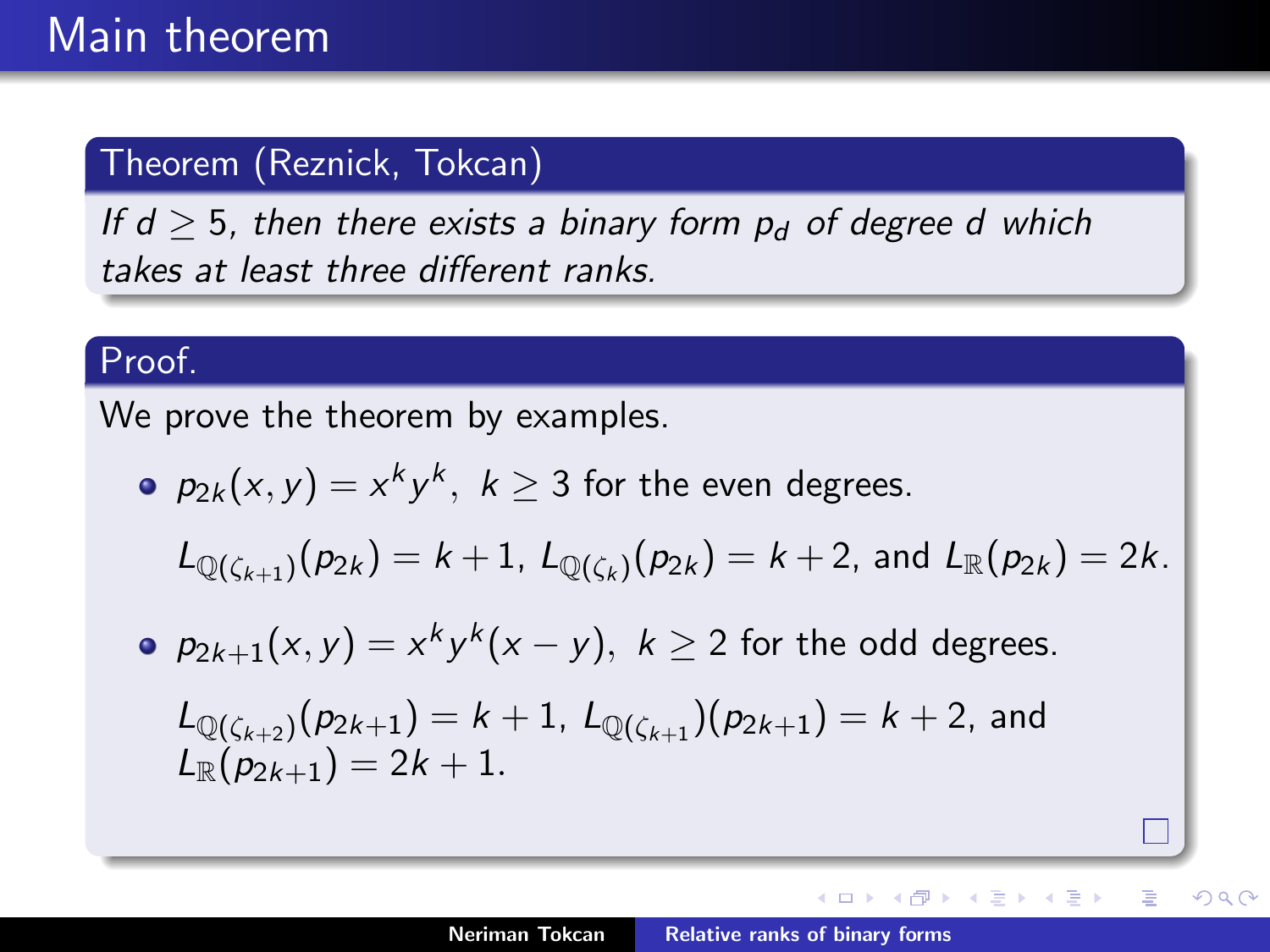- No binary form with 4 different ranks has shown up in the literature yet. It is a challenging question to determine whether four ranks are possible and it involves solving Diophantine equations.
- How many different ranks are possible for a general binary form?

つくい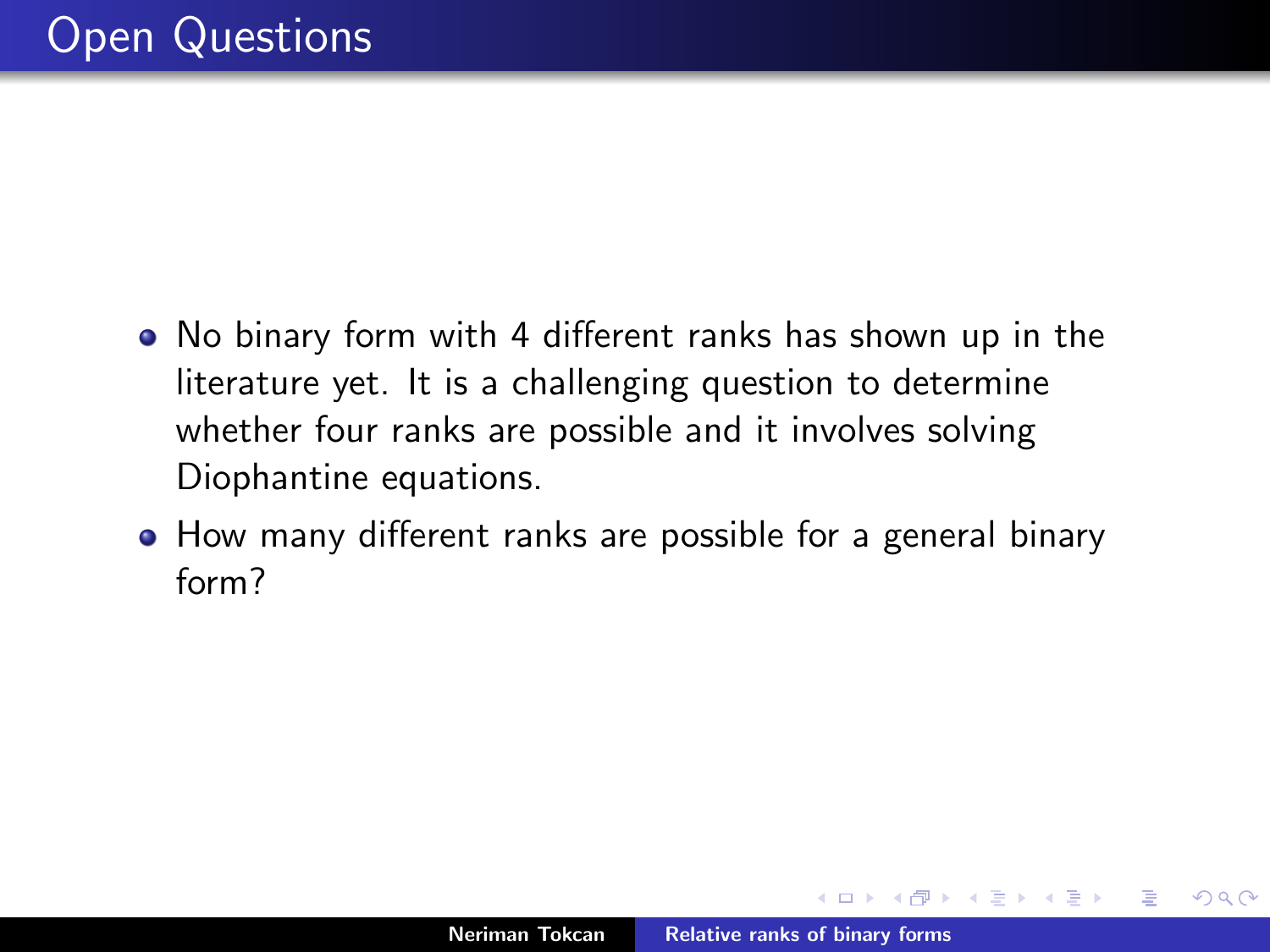We give a lower bound for the Waring rank of binary forms based on their factorization over  $\mathbb C$  [On the Waring rank of binary forms]

#### Theorem

Let  $m_0 \ge m_1 \ge \ldots m_r$ , and suppose that

$$
f(x, y) = \prod_{i=0}^{r} \ell_i(x, y)^{m_i}
$$
 (3)

つへへ

*where r*  $> 1$  *and*  $\ell_i$ 's are distinct linear forms. Then  $L_{\mathbb{C}}(f) > m_0 + 1$ .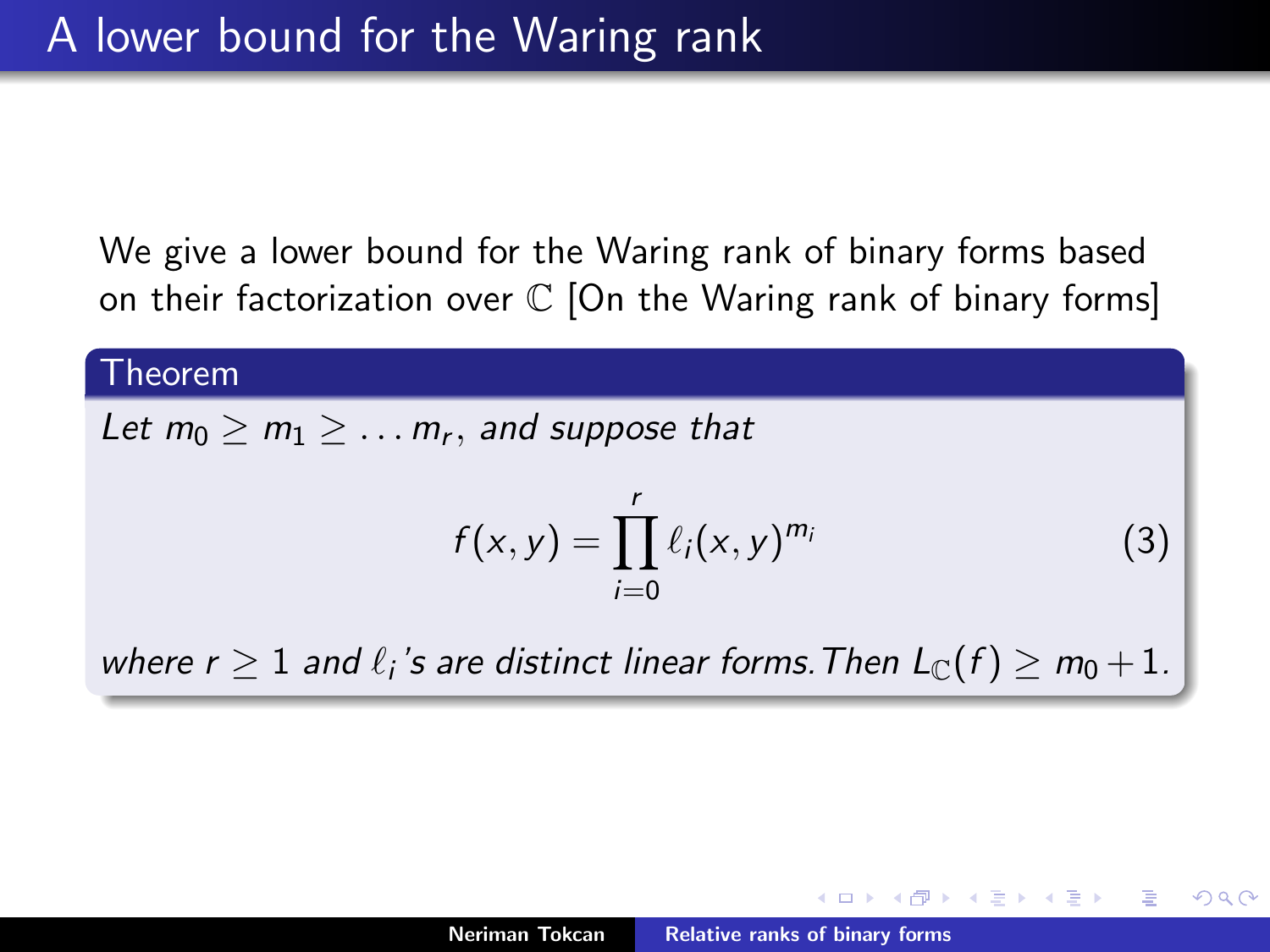### Proof.

We use the fact that rank is invariant under invertible linear change of variables. After a linear change of variables we may assume  $\ell_0 = v$ , then we have

$$
\tilde{f}(x,y) = y^{m_0}g(x,y) \text{ such that } y \nmid g(x,y). \tag{4}
$$

The first  $m_0$  coefficients of  $\tilde{f}$  are zero, i.e.  $a_0 = \ldots = a_{m_0-1} = 0$ and  $a_{m_0} \neq 0$ . Note that  $deg(\tilde{f}) \geq m_0 + 1$ , so by setting  $r = m_0$ , (3) becomes:

$$
\begin{pmatrix} 0 & 0 & \dots & 0 & a_{m_0} \\ 0 & 0 & \dots & a_{m_0} & a_{m_0+1} \\ \vdots & \vdots & \vdots & \vdots & \vdots \end{pmatrix} \cdot \begin{pmatrix} c_0 \\ \vdots \\ c_{m_0} \end{pmatrix} = \begin{pmatrix} 0 \\ \vdots \\ 0 \end{pmatrix}.
$$

Hence,  $a_{m_0} c_{m_0} = a_{m_0} c_{m_0-1} + a_{m_0+1} c_{m_0} = 0$ . It follows that  $c_{m_0-1} = c_{m_0} = 0$  and every apolar form of degree  $m_0$  is divisible by *x*<sup>2</sup>; therefore,  $L_{\text{C}}(f) > m_0 + 1$ ..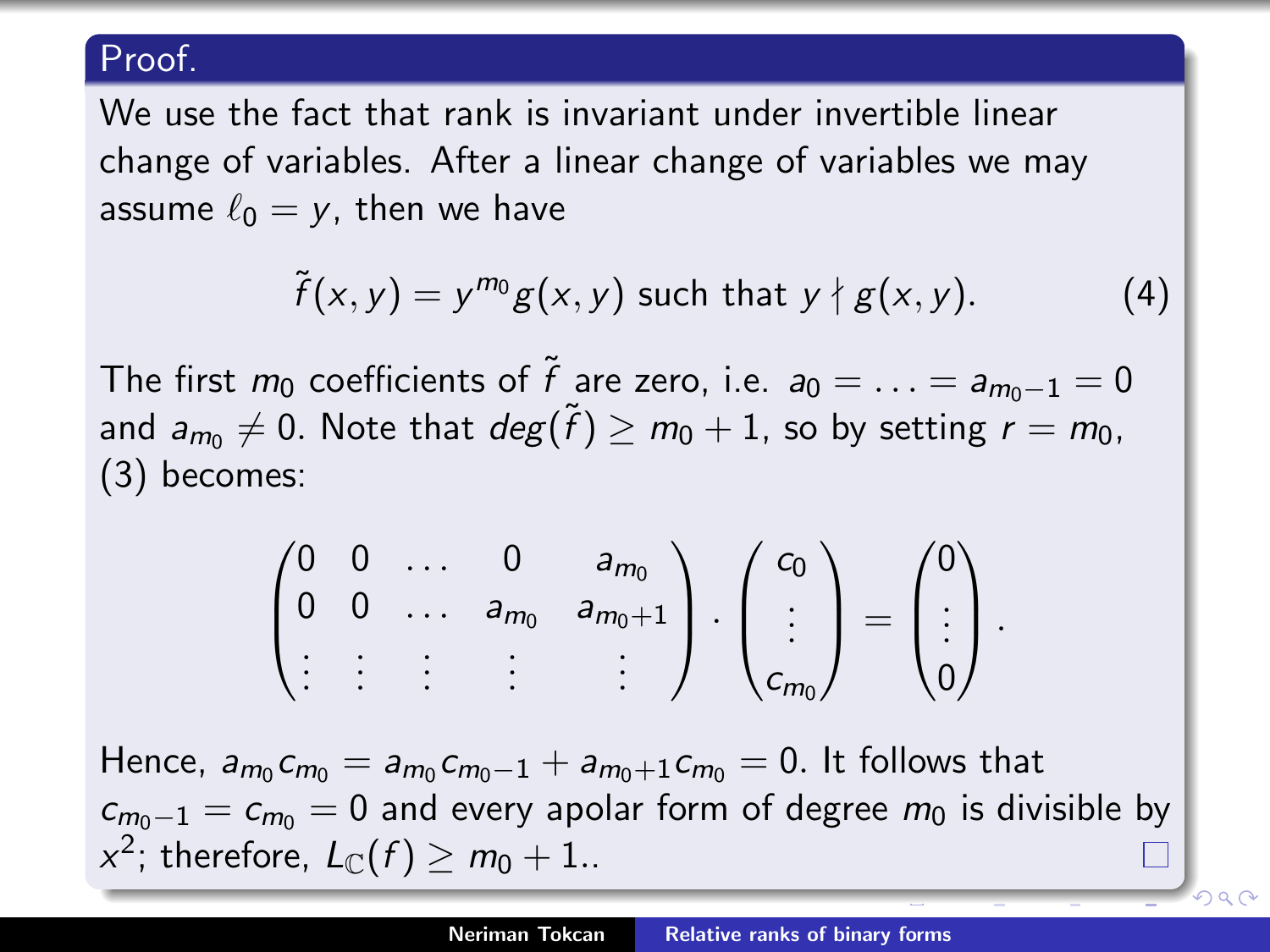# Improved lower bound for real Waring rank

Extending the work of Sylvester, Reznick showed that if *f* (*x, y*) is a real binary form of degree *d*, not a *d*-th power, with  $\tau$  real roots (counting multiplicities), then  $L_{\mathbb{R}}(f) \geq \tau$ .

The following theorem improves this lower bound.

#### Theorem

*Let*  $m_0 = \max(m_0, \ldots, m_r)$  *and*  $n_0 = \max(n_0, \ldots, n_s)$ *. Suppose that f is a binary form of degree d and not a d -th power with the factorization*

$$
f(x,y) = \prod_{i=0}^{r} \ell_i(x,y)^{m_i} \prod_{k=0}^{s} p_k(x,y)^{n_k}
$$
 (5)

 $\overline{1}$  $\overline{0}$ 

*where*  $\ell_i$ 's are distinct real linear forms and  $p_k$ 's are irreducible  $q$ *uadratic forms. Then*  $L_{\mathbb{R}}(f) \ge \max\bigl(\sum_{i=1}^r m_i, \max(m_0, n_0) + 1\bigr).$ *i*=0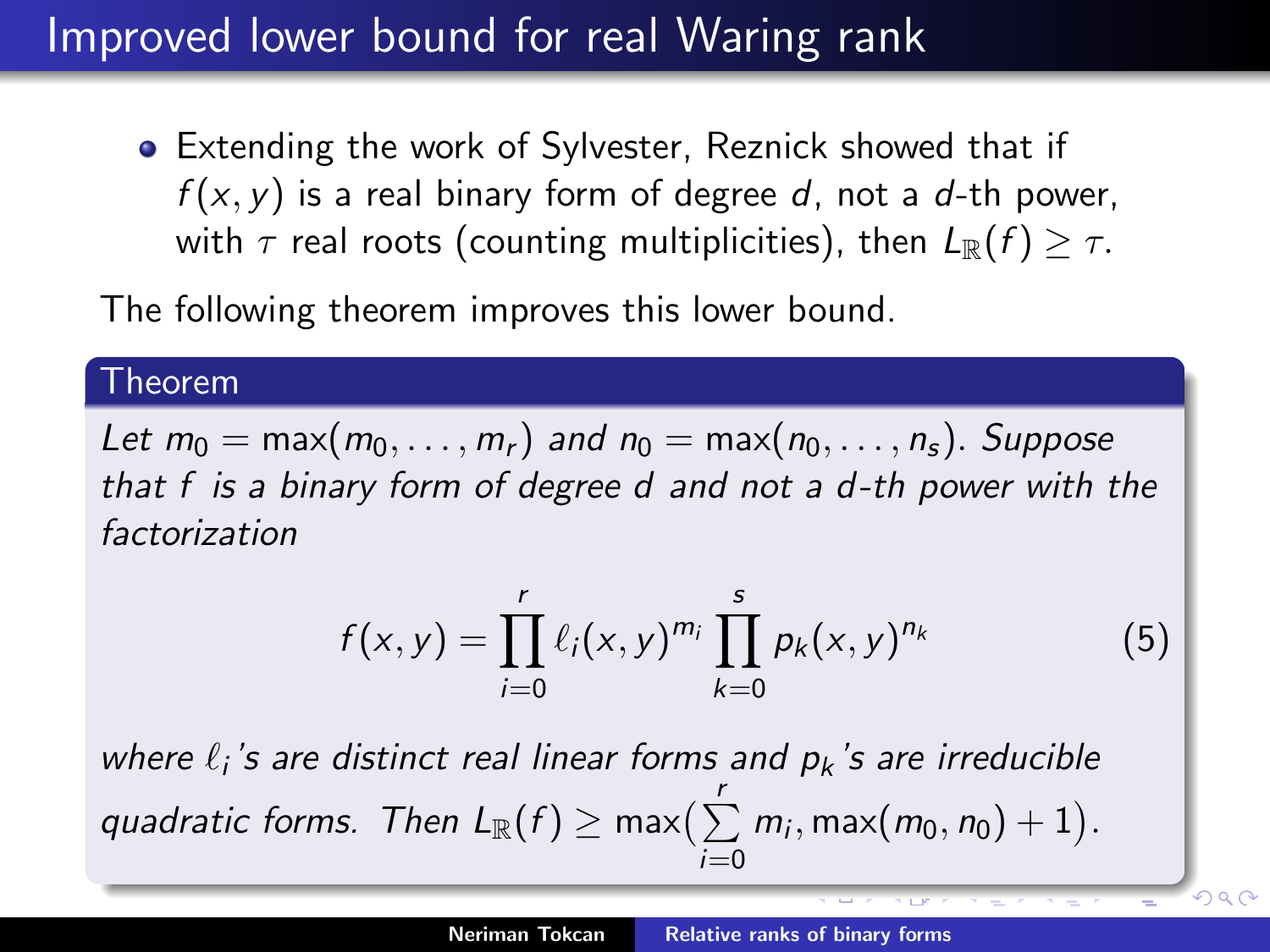More details can be found in

- **•** B. Reznick and N. Tokcan, *Binary forms with three different relative ranks*, 2016.
- N. Tokcan, *On the Waring rank of binary forms*, 2016.
- Hopefully in my thesis (Coming soon !).